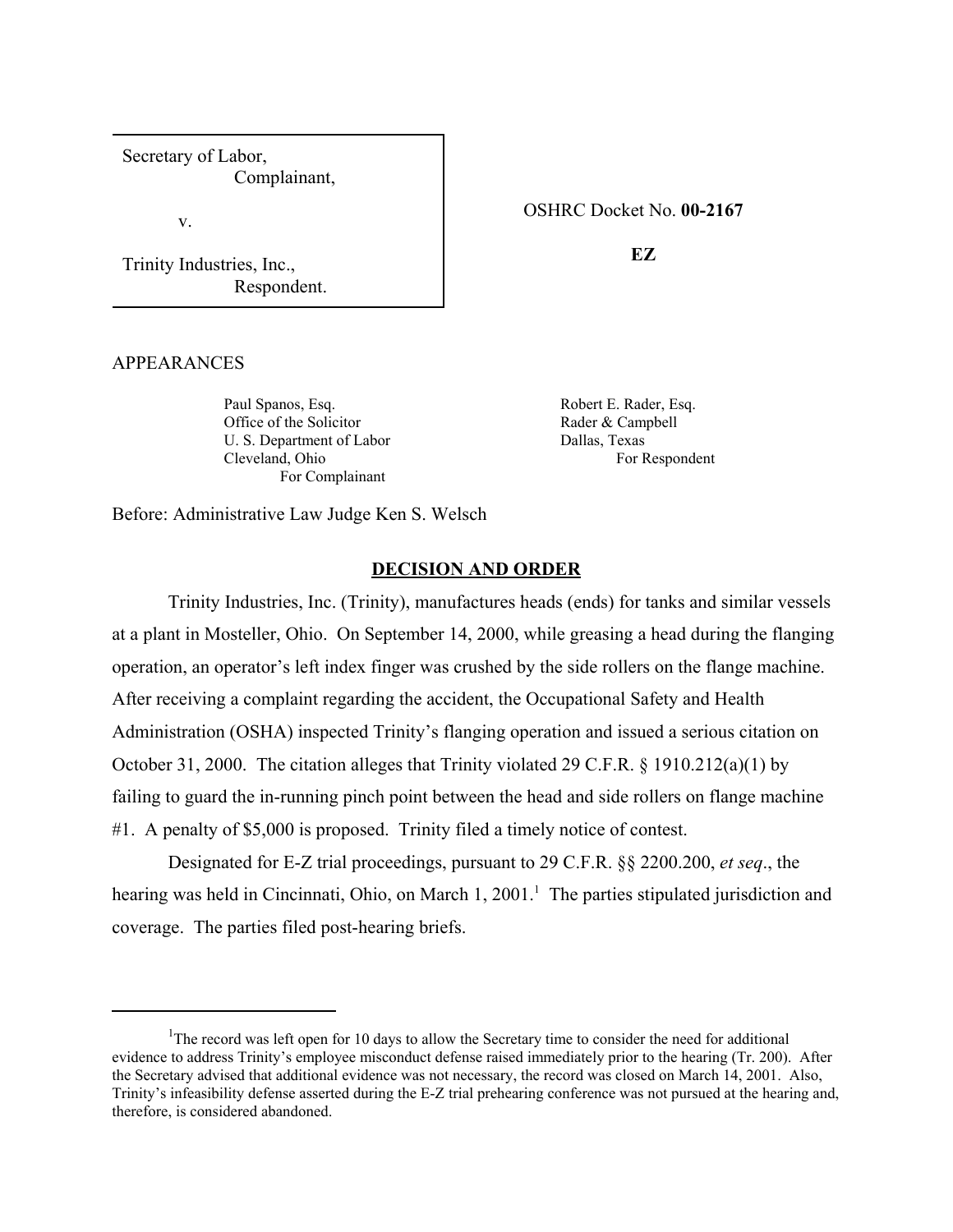Trinity denies the violation and argues that the in-running pinch point at the side rollers does not present a hazard to operators if proper greasing procedures are followed. Trinity asserts that the accident on September 14, 2000, was due to unpreventable employee misconduct. Also, Trinity argues a lack of fair notice to additional guarding requirements because a barrier screen guard was installed between the operator's control panel and flange machine #1 as a result of OSHA's 1989 citation.

For the reasons discussed, Trinity's employee misconduct and fair notice defenses are rejected. The violation of  $\S$  1910.212(a)(1) is affirmed and a penalty of \$4,000 is assessed.

### *The Inspection*

Trinity's Mosteller plant manufactures various size heads to cover the ends of tanks or similar vessels used by such companies as oil refineries and gas companies (Tr. 57). The Mosteller plant employs approximately 54 employees in two buildings, one building for welding operations and the other building for forming the heads (Tr. 147-149). Heads are dish-shaped, ranging in sizes from 9 inches to 250 inches in diameter. Generally, heads are made of carbon steel or stainless steel (Exhs. R-4, R-16; Tr. 6, 56, 169, 191). The Mosteller plant manufactures approximately 500 heads per week (Tr. 140).

As part of the manufacturing process, a flange is formed around the head. To form the flange, the plant has ten flange machines (Tr. 14). The machines are the same except two flange machines operate by air pressure as opposed to hydraulics (Tr. 50). There are approximately eleven flange machine operators (Tr. 59, 149).

To operate the flange machine, the operator works from behind a control panel approximately five feet from one side of the machine (Tr. 128). The flange machine has three moving components, the pedestal, forming rollers and side rollers which must constantly be adjusted during the forming process. These adjustments are made by the operator from the control panel using joy sticks (Tr. 122, 162).

A flange process begins after the head is placed by a tow motor on the pedestal in the center of the flange machine (Exh. R-1). The pedestal then is raised until the knob-like forming rollers contact the head (Exh. R-2; Tr. 17). The lower inside forming roller is stationary. The higher outside forming roller moves to bend or form the flange. The power of the forming rollers causes the head to rotate at the desired speed (Tr. 151-152, 169).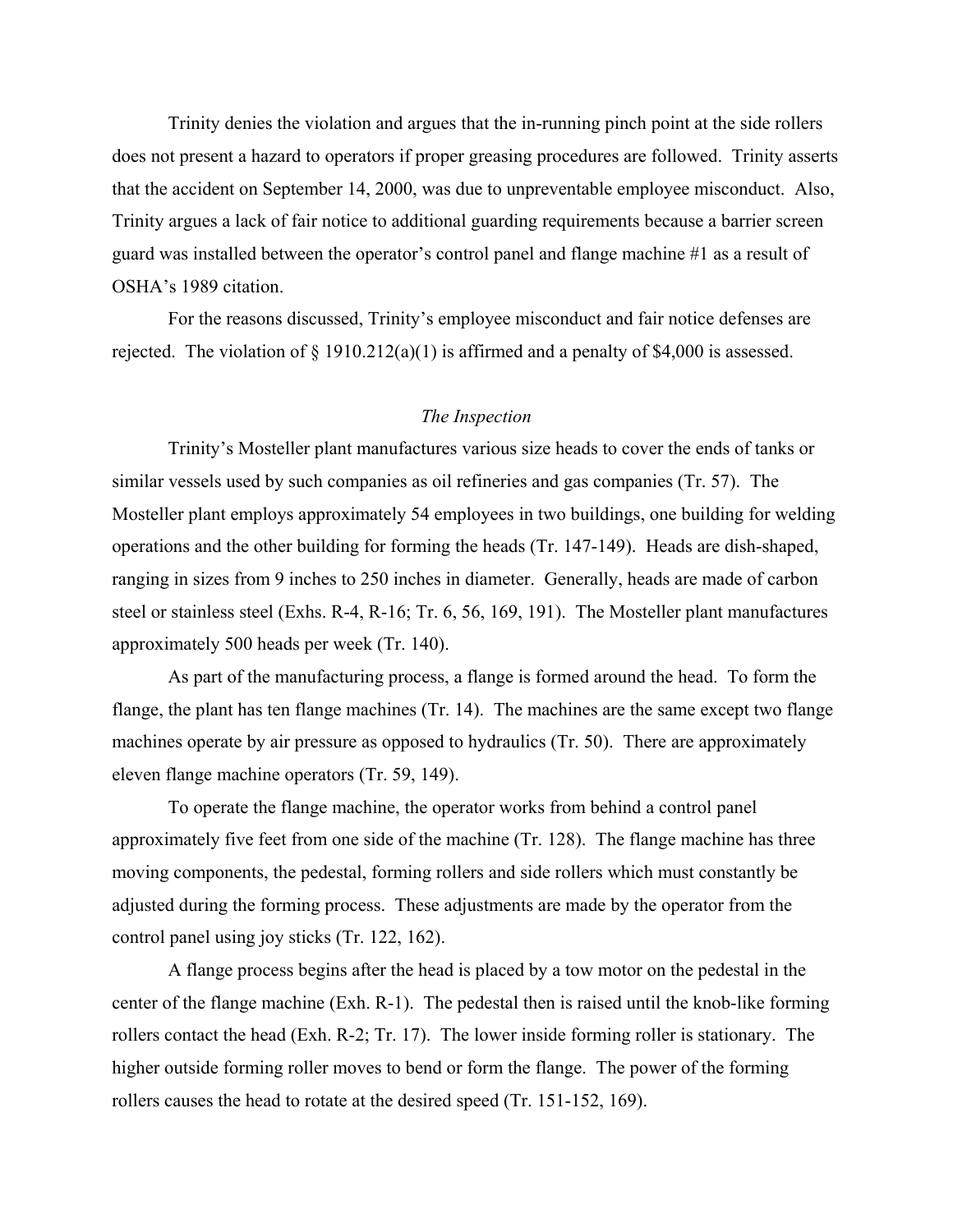The side rollers are positioned on the outside of the head. The side rollers function to support the head and keep it level as it runs through the forming rollers (Exh. R-3; Tr. 122). The side rollers are not powered (Tr. 51).

As the head rotates between the forming rollers, the flange is formed around the head (Exh. R-4; Tr. 18). During the bending process, heat is created. If the head gets too hot, the steel softens enough that the force of the metal side rollers can create ridges on the surface of the head. This is referred to as "gaulding" (Tr. 129, 155). To avoid gaulding, operators periodically apply grease to the head using a rigid grease stick (Exh. R-5; Tr. 26, 129, 155). To apply the grease, the operator leaves the control panel and applies it directly to the head.<sup>2</sup>

The three potential pinch points on the flange machine include (1) the area where the head rotates into the forming rollers, (2) the area where the small roller is placed inside the head to support the cutting arm when the head is beveled, and (3) the area where the head rotates into the side rollers (Exh. R-1; Tr. 53, 59-60). The OSHA citation involves only the pinch point where the head rotates into the side rollers. Employee exposure was not shown as to the other pinch points.

In 1989, Trinity received an OSHA citation which included an alleged violation of  $\S 1910.212(a)(1)$  for failing to guard "the in running nip points created between the side roll and the head" on flange machine #1 (Exhs. R-13; Tr. 102). The alleged violation involved the operator's exposure at the control panel and during the greasing process (Exh. R-14; Tr. 115). In 1995, Trinity sent OSHA a summary of corrective actions for the 1989 citation, including a photograph of a barrier screen guard installed between the operator's control panel and the flange machine (Exh. R-12; Tr. 77). OSHA did not express any objection to the barrier guard (Tr. 88, 113, 128).

On September 14, 2000, at approximately 1:00 a.m., flange machine #1 operator Cecil Whitt was greasing the head where it rotates into the side roller when the grease stick got caught (Tr. 28-29, 34). Whitt's left index finger was pulled through the roller. He was hospitalized and his treatment included skin grafts (Tr. 35). Whitt returned to work on October 23, 2000, and still

 $2$ The only other time the operator leaves the control panel is when he goes to the other side of the flange machine to operate the cutting arm from another control panel (Exh. R-1).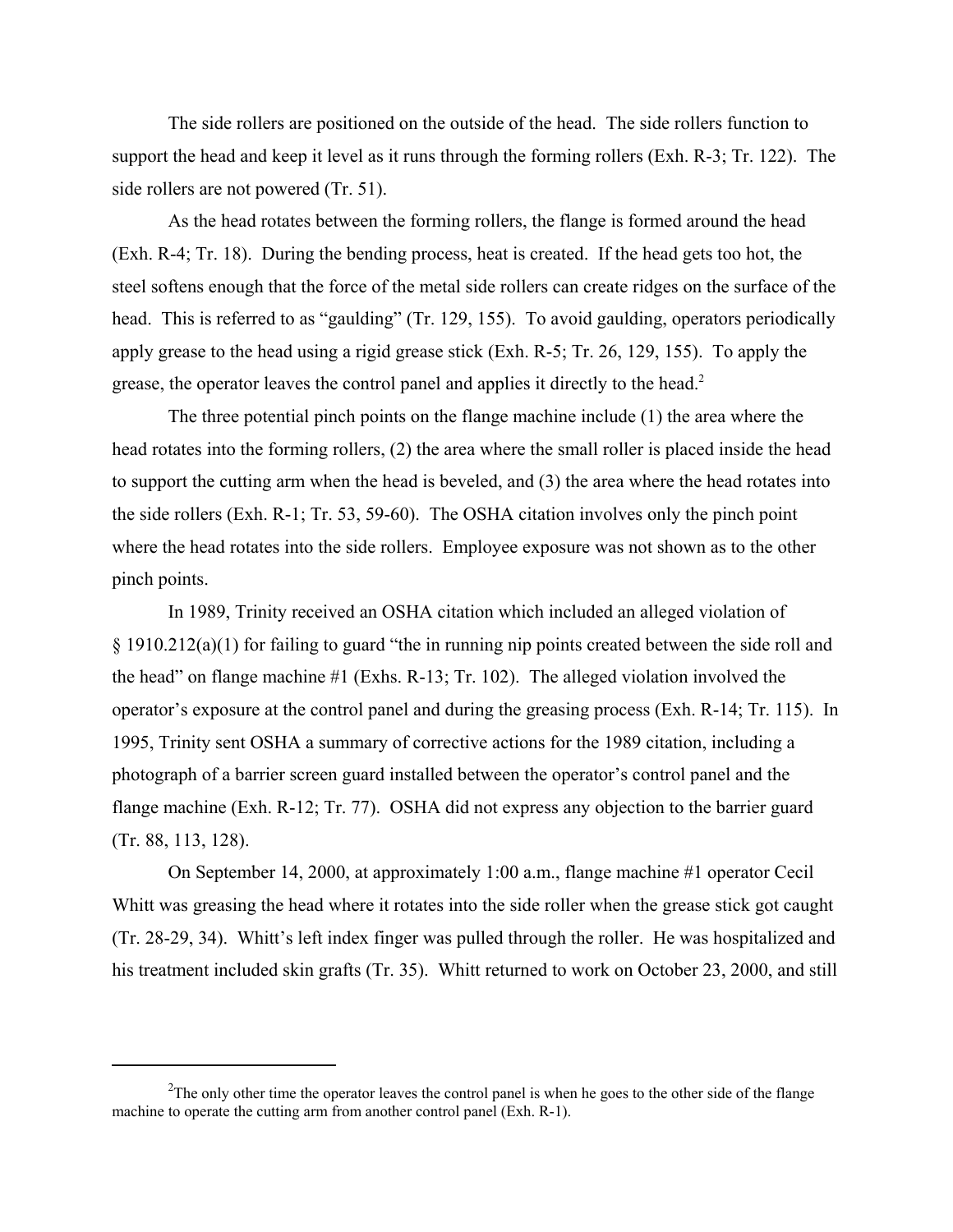operates the flange machines (Tr. 36, 38). Whitt has worked for Trinity for 11 years, eight years as a flange machine operator<sup>3</sup> (Tr. 7, 135).

After receiving a complaint regarding Whitt's accident, OSHA compliance officer (CO) John Collier inspected Trinity's flanging operation on September 27, 2000 (Tr. 66-67). The inspection was limited to the operation of flange machine #1. Trinity demonstrated the operation of the machine, including the greasing process (Tr. 67, 81). CO Collier did not see the flange machine in actual production (Tr. 66). He noted that a notch<sup>4</sup> had been cut from one corner of the barrier guard in front of the control panel to provide the operator better visibility of the head (Exh. R-2; Tr. 79, 81, 176). Based on the inspection, the serious citation was issued on October 31, 2000.

#### *Discussion*

The citation alleges that machine guarding was not provided to prevent access to the inrunning pinch point created between the head and side rollers on flange machine #1.5

Section 1910.212(a)(1) provides:

One or more methods of machine guarding shall be provided to protect the operator and other employees in the machine area from hazards such as those created by point of operation, ingoing nip points, rotating parts, flying chips and sparks. Examples of guarding methods are -- barrier guards, two-hand tripping devices, electronic safety devices, etc.

*Atlantic Battery Co.,* 16 BNA OSHC 2131, 2138 (No. 90-1747, 1994).

 $3$ Three classifications of flange operators -- trainee, class B flange and class A flange. Whitt was a class B flange (Tr. 127, 134).

<sup>&</sup>lt;sup>4</sup>The notch was not in the barrier guard when the photograph was sent to OSHA in 1995 (Exh. R-12).

 $5$ The Secretary has the burden of proving a violation of a safety standard.

In order to establish a violation of an occupational safety or health standard, the Secretary has the burden of proving: (a) the applicability of the cited standard, (b) the employer's noncompliance with the standard's terms, (c) employee access to the violative conditions, and (d) the employer's actual or constructive knowledge of the violation (*i.e.,* the employer either knew or, with the exercise of reasonable diligence could have known, of the violative conditions).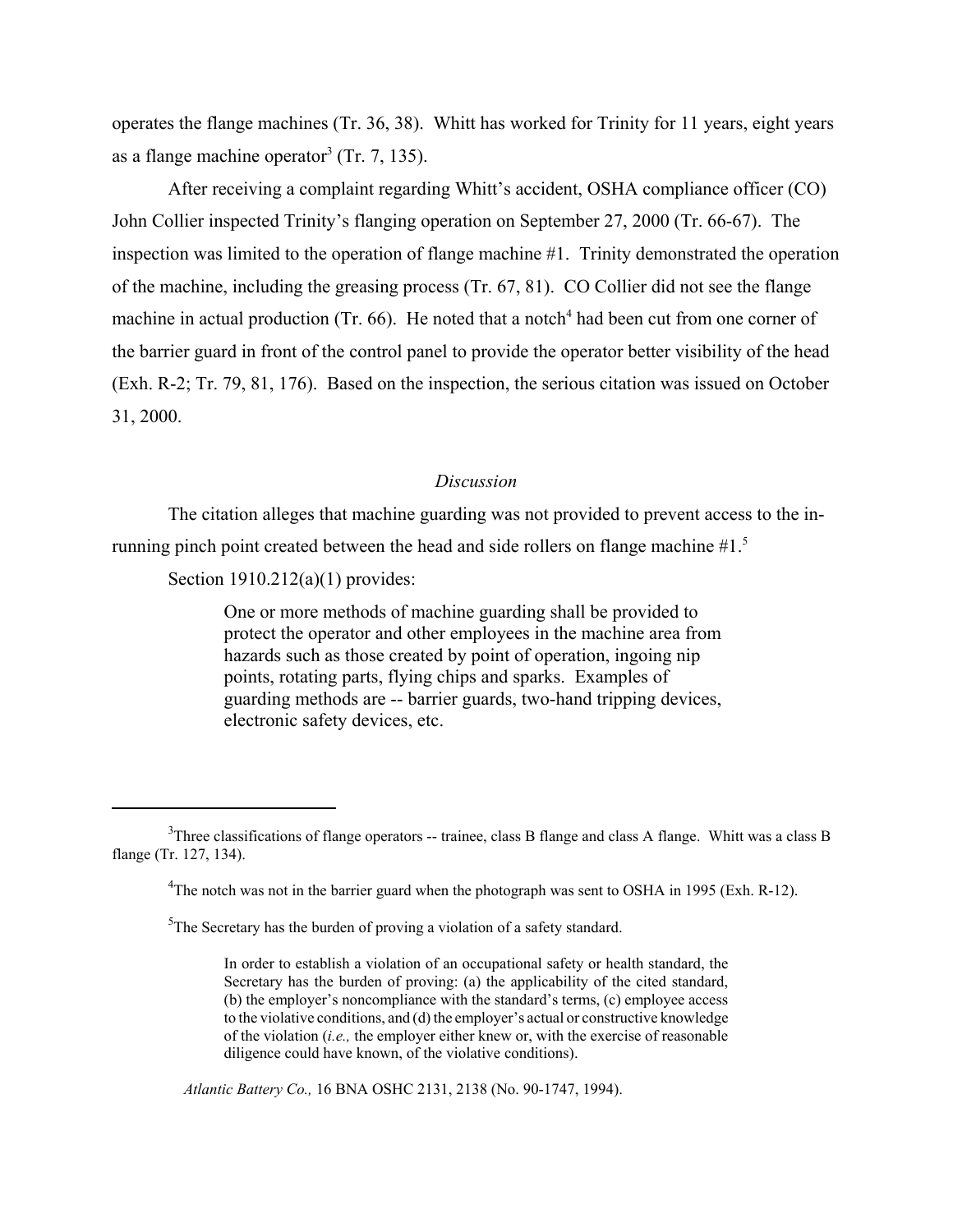Trinity does not dispute the application of  $\S$  1910.212(a)(1) to its flange machines. The area between the head and the side rollers is an in-running pinch point which exposes operators' hand and fingers to the hazard of pinching or crushing, if caught.

The parties agree that a flange machine operator could potentially be exposed to the inrunning pinch point between the head and side rollers when (1) the operator is operating the machine from behind the control panel, (2) the operator is walking by the machine, and (3) the operator is greasing the head. The screen barrier guard installed by Trinity in front of the control panel in 1995 protects the operator from exposure while working at the control panel (Tr. 96-97, 110). With regard to the operator's exposure while walking from the control panel to the other side of the flange machine, OSHA is concerned with possible slips and falls. Such concerns are based on speculation not supported by the record (Tr. 72). There is no showing that the operator comes within the zone of danger of the in-running pinch point. The area around the flange machine appears clear and open. The operator has sufficient walking space around the machine without exposure to the side rollers (Exhs. R-1, R-16).

This case involves operators' exposure while greasing the head. The grease is not applied from behind the barrier guard in front of the control panel. The operator bypasses the guard to apply the grease directly on the head.

### Alleged Violation of  $\S 1910.212(a)(1)$  - Greasing the Head

Section 1910.212(a)(1) is a general provision that applies to a number of hazards on all types of machinery. The standard contemplates abatement by some device or guard which prevents an employee's exposure to the zone of danger. The guarding is intended to eliminate danger from unsafe operating procedures, poor training, or operator inadvertence. By providing machine guarding, reliance upon the skill or attentiveness of an operator is replaced. *American Luggage Works, Inc.*, 10 BNA OSHC 1678, 1682 (No. 77-893, 1982).

It is undisputed that there was no guard or other device present at the side rollers to prevent operators' access to the in-running pinch point. Instead, Trinity argues that if its instructions to avoid pinch points and grease away from the side rollers were followed, there was no employee exposure.

In order to meet her burden, "the Secretary must do more than show that it may be physically possible for an employee to come into contact with the unguarded machinery in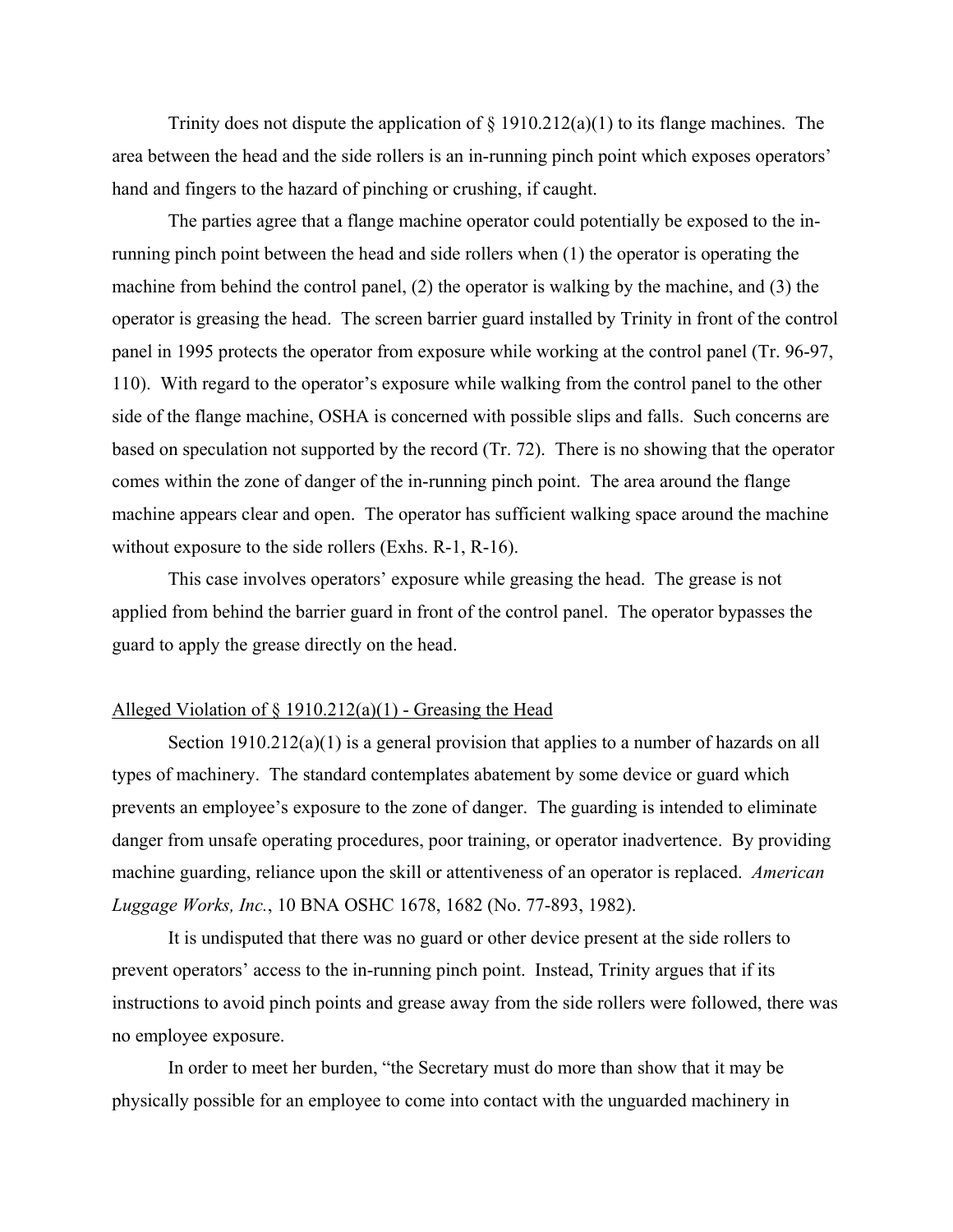question. Rather, the Secretary must establish that employees are exposed to a hazard as a result of the manner in which the machine functions and the way it is operated." *Jefferson Smurfit Corp.,* 15 BNA OSHC 1419, 1421 (No. 89-0553, 1991).

The test for determining an employee's exposure to a hazard is whether it is "reasonably predictable" that employees would be in the zone of danger created by a noncomplying condition. *Kokosing Construction Co., Inc.,* 17 BNA OSHC 1869, 1870 (No. 92-2596, 1996). "Reasonably predictable" is shown either by operational necessity or otherwise, including inadvertence, that employees have been or will be in the zone of danger. *Fabricated Metal Products, Inc.,* 18 BNA OSHC 1072, 1073-1074 (No. 93-1853, 1997).

There is no issue that Whitt was exposed to the in-running pinch point between the head and side rollers when he attempted to grease the head at the side rollers. According to Whitt, he applied grease to the side rollers approximately two times per head (Tr. 30-31). On average, an operator works on one to twenty heads per shift (Tr. 148). During his 8 years as an operator, Whitt testified that he has always greased the head at the side rollers. He was taught his greasing method by his former supervisor (Tr. 31). Whitt's exposure to the in-running pinch point satisfies the Secretary's burden of establishing exposure.

In addition to exposure, the Secretary must show for the purposes of establishing a *prima facie* violation, that the employer knew, or with the exercise of reasonable diligence could have known of a hazardous condition. *Dun-Par Engineered Form Co*., 12 BNA OSHC 1962, 1965- 1966 (No. 82-928, 1986). An employer who lacks actual knowledge can nevertheless have constructive knowledge of conditions that could be detected through an inspection of the worksite. An employer must make a reasonable effort to anticipate the particular hazards to which its employees may be exposed during the course of their scheduled work. *Automatic Sprinkler Corporation of America*, 8 BNA OSHC 1384, 1387 (No 76-5089, 1980). An employer is chargeable with knowledge of conditions which are plainly visible to its supervisory personnel. *A. L. Baumgartner Construction, Inc*., 16 BNA OSHC 1995, 1998 (No 92-1022, 1994). When a supervisory employee has actual or constructive knowledge of the violation conditions, knowledge is imputed to the employer. *Dover Elevator Co*., 16 BNA OSHC 1281, 1286 (No. 91-862, 1993).

Although they regularly walked throughout the shop floor, Trinity manager Mark Lang and foreman Leman Calhoun denied seeing Whitt applying grease at the side rollers (Tr. 138,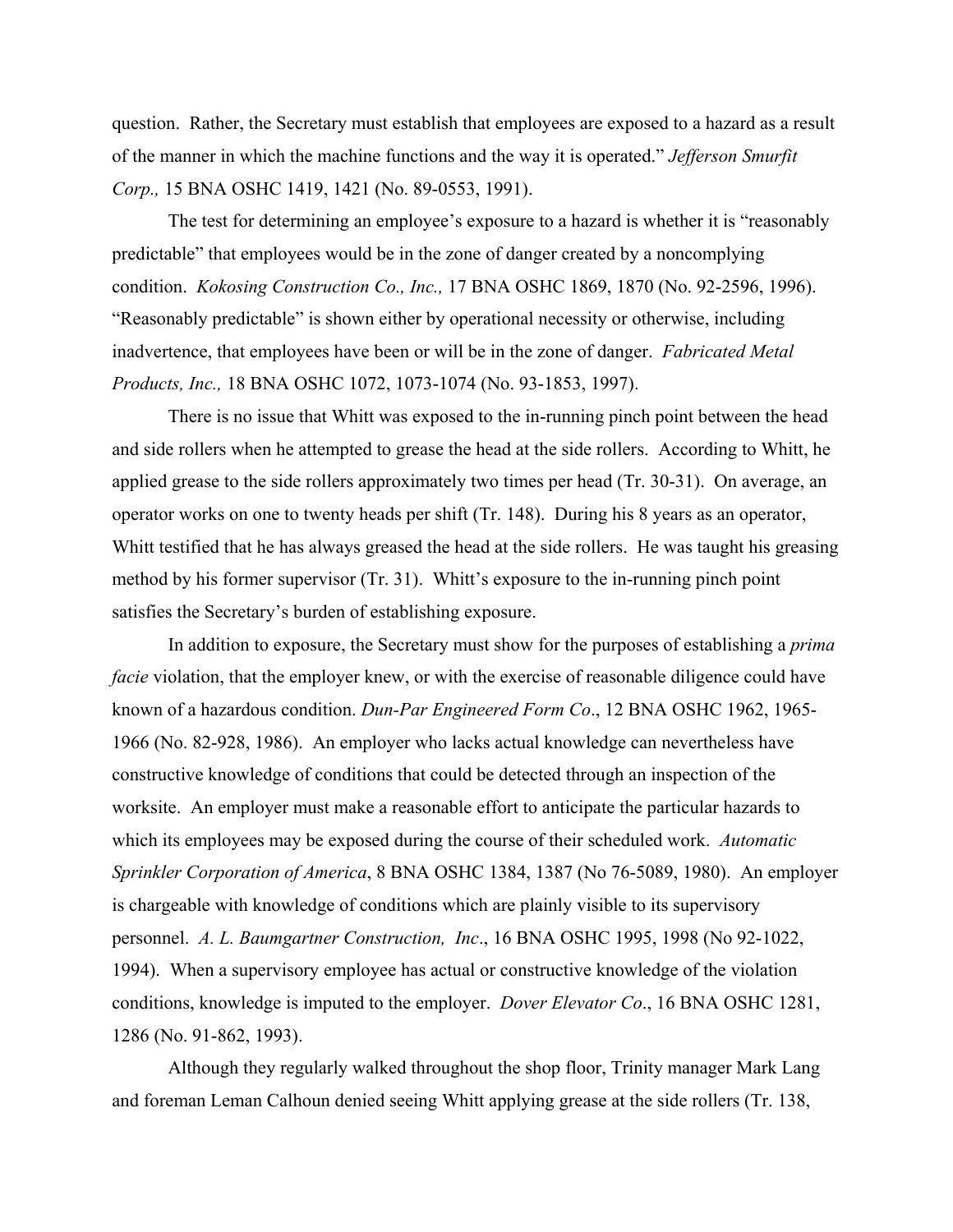194). Although not recalling specific instances, foreman Calhoun knew that he had seen Whitt grease heads on numerous occasions. Calhoun speculated that he would have stopped Whitt if he was not complying with Trinity's instruction to grease away from pinch points (Tr. 196-199).

Whitt has been a flange machine operator for 8 years. When he started, Whitt was trained for the job by his foreman. Whitt testified that he was trained to apply the grease to both the head and side rollers (Tr. 32). He testified that he has greased the side rollers and head for eight years (Tr. 29). He greased the side rollers in the open and visible to anyone in the area.

Whitt's testimony regarding his method of greasing the heads and side rollers is accepted as credible. He was obviously injured from greasing at the in-running pinch point. There was no reason shown for him to inaccurately describe his greasing process. He is still employed at Trinity and appeared truthful and not biased.

Trinity foreman Brent Calhoun was on the shop floor throughout the shift observing the flange operation (Tr. 196). Manager Mark Lang testified that in addition to periodically walking through the area of the flange machine, the windows in the scheduling office look onto the area (Tr. 138-139, 147, 150). Where a supervisory employee is in close proximity to a readily apparent safety violation, constructive knowledge is established. *Hamilton Fixture*, 16 BNA OSHC 1073 (No. 88-1720, 1993), *aff''d. without published opinion*, 28 F.3d 1213 (6th Cir. 1994).

Based on the openness of the area, the regularity of his greasing procedure, and the lack of guarding at the side rollers, Trinity should have known for the purposes of establishing a violative condition that Whitt was exposed to the hazard of in-running pinch points when applying grease.

A *prima facie* violation of § 1910.212(a)(1) is established as serious. Trinity does not dispute the serious classification. The injury to Whitt demonstrates that exposure to the inrunning nip point between the head and side rollers can cause a serious injury. Whitt was hospitalized and his treatment included skin grafts. He was off work for more than one month (Tr. 35, 38). A violation is serious under  $\S 17(k)$  of the Act (29 U.S.C.  $\S 666(k)$ ) if it creates a substantial probability of death or serious physical harm and the employer knew or should have known of the violative condition. "In determining whether a violation is serious, the issue is not whether an accident is likely to occur; it is rather, whether the result would likely be death or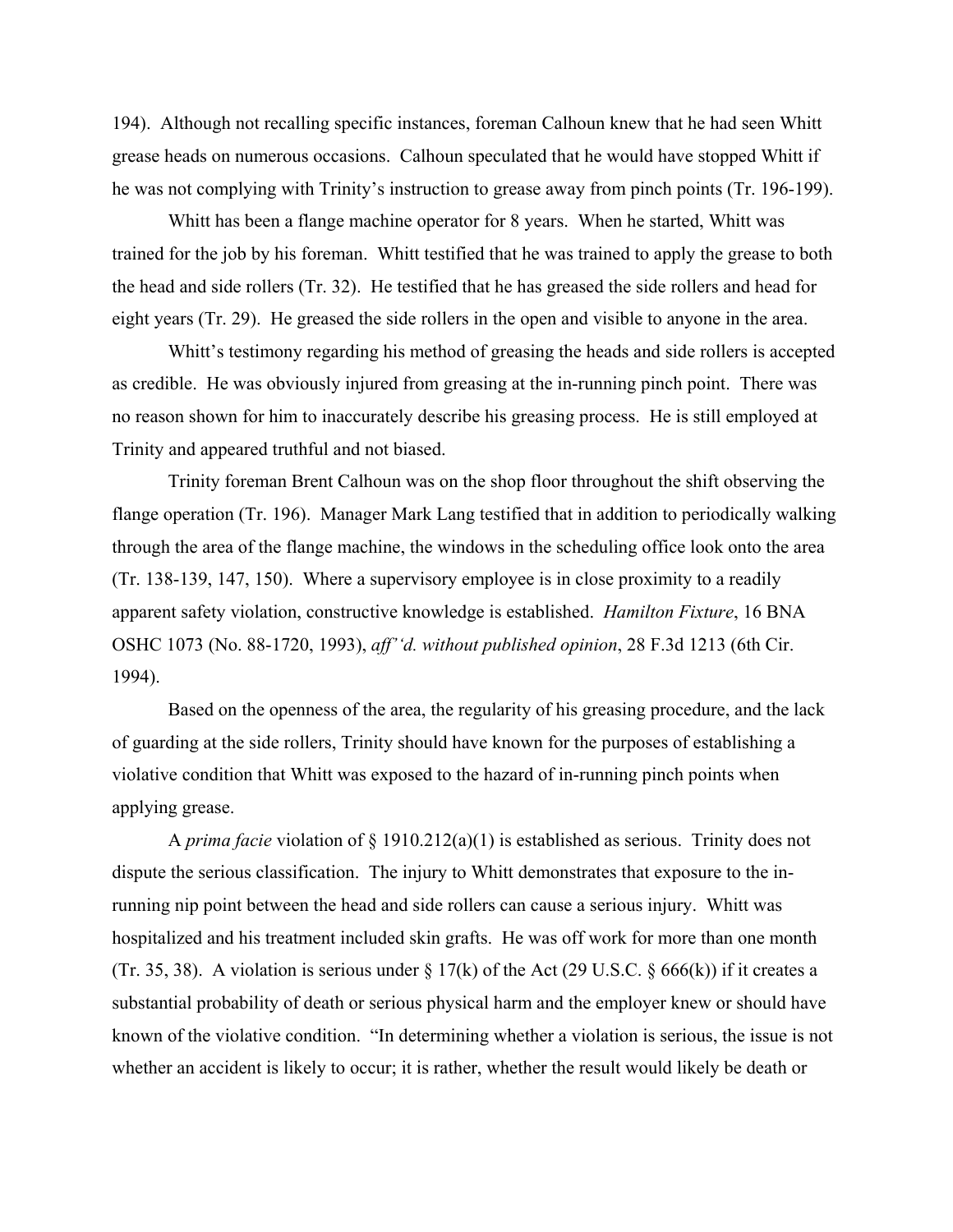serious harm if an accident should occur." *Whiting-Turner Contracting Co*., 13 BNA OSHC 2155, 2157 (No. 87-1238, 1989).

# Trinity's Affirmative Defenses

### *Fair Notice*

Trinity asserts that based on installing the barrier guard in front of the operator's control panel to abate the 1989 violation of the same standard at  $\S$  1910.212(a)(1) and on the same flange machine #1, it did not have fair notice that the Secretary was requiring additional abatement. The 1989 citation included the operator's exposure to the side rollers while greasing the head (Exhs. R-13, R-14; Tr. 108, 115-116). Trinity placed a barrier guard between the operator's control panel and the flange machine in 1995. A photograph showing the barrier guard was sent to OSHA as abatement of the 1989 citation (Exh. R-12). After reviewing the photograph, OSHA did not express any objection to the barrier guard (Tr. 77-78, 88, 113). Prior to the current citation, OSHA did not reinspect the flange machine.

Because of OSHA's failure to object, Trinity asserts that it assumed the hazard was abated (Tr. 128). If not considered abated, Trinity argues that it lacked fair notice of an inadequacy in its guard design and the citation should be vacated. *Miami Industries, Inc*., 15 BNA OSHC 1258, 1261-64 (No. 88-671, 1991), *rev'd. and remanded on the lack of fair notice*, 15 BNA OSHC 2025, 2026 (6th Cir. 1992) (employer was not afforded reasonable notice when OSHA initially approved an abatement plan which was subsequently cited as not in compliance).

Trinity's fair notice argument is rejected. Trinity has known since 1989 that its lack of guarding on flange machine #1 exposed the machine operator to in-running pinch points created between the side rollers and the head. The operator's exposure to the pinch point occurred while working at the control panel and during the greasing operation. The barrier guard installed by Trinity was offered to OSHA as its abatement measure. OSHA believed that the operator would remain behind the barrier guard for all flanging operations, including greasing (Tr. 116, 118). OSHA was not aware that the grease was to be applied other than from behind the barrier guard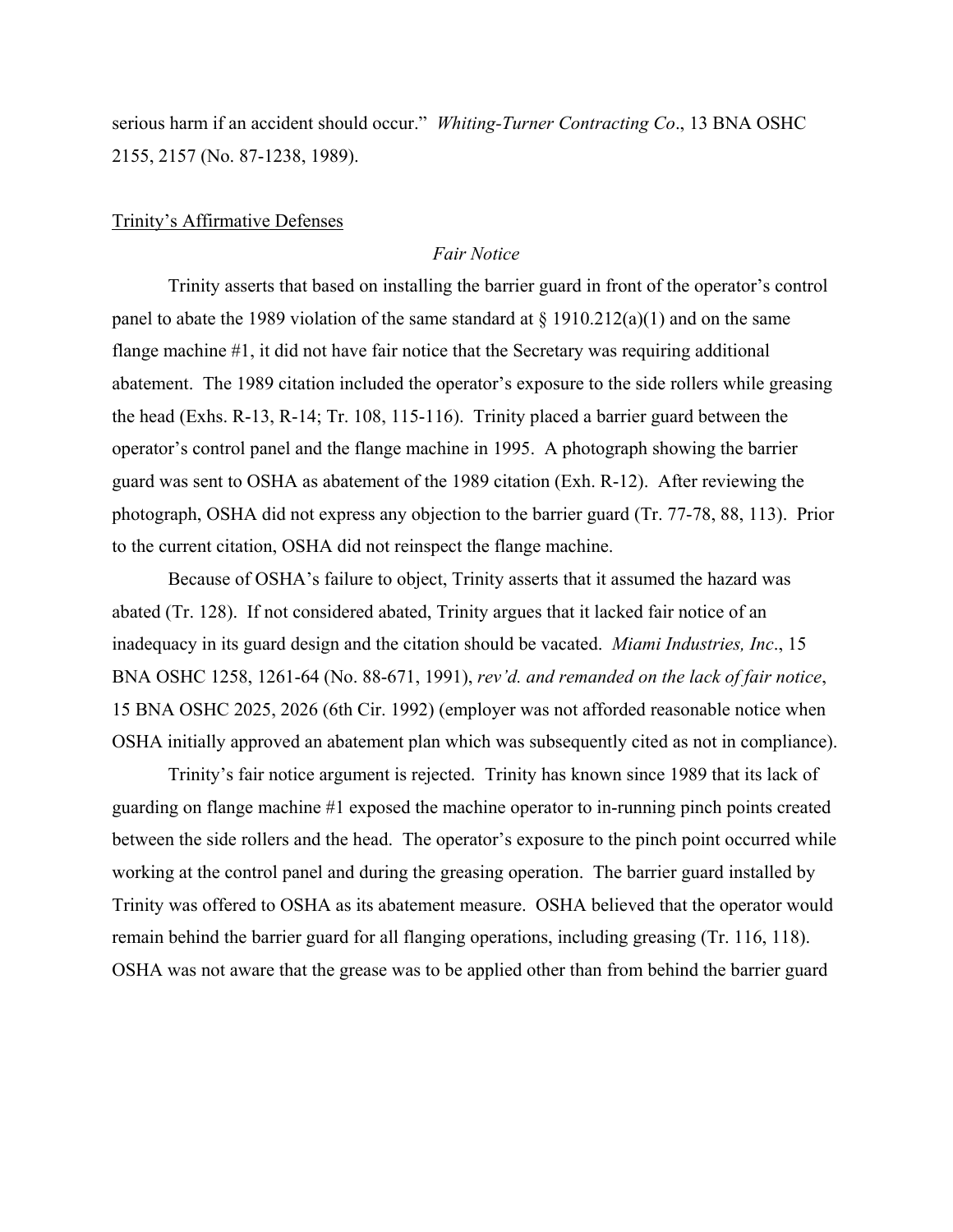(Tr. 109). Also, it is noted that Trinity, since the 1995 photograph of the barrier guard, modified it by cutting a notch in one corner  $6$  (Tr. 142).

By permitting operators to bypass the barrier guard, Trinity's abatement method did not eliminate operators' exposure to the in-running pinch point. When its abatement was submitted to OSHA, Trinity appeared to be relying on the barrier guard to protect operators during the greasing process. However, operators were permitted to bypass the guard to apply the grease to the head. Assistant area director Dennis Collins testified that he recalled:

> having our discussion about not having anyone close to that nip point using a short grease stick but having some sort of an extended either a stick that would hold the grease stick so that you could have a guard and do the greasing from behind the guard or, certainly, if nothing else, to ensure that you don't have someone in close proximity to the ingoing nip point. (Tr. 108).

Collins' discussion of abatement options was during the inspection in 1989. Plant manager Lang testified that he never advised OSHA in 1989 that operators would grease the head in close proximity to the side rollers (Tr. 156-157). The information provided to OSHA in 1995 included a photograph of the barrier guard. OSHA was not informed that any other method of abatement was also being recommended. By not objecting to the barrier guard, OSHA did not agree that a guard was not necessary during the greasing process. OSHA was not aware that the barrier guard was bypassed or circumvented when applying the grease. Moreover, compliance with the safety standards is a continuing obligation and an employer cannot show lack of knowledge by relying on the Secretary's earlier citation.

Section  $1910.212(a)(1)$  allows an employer to determine its best method(s) to guard a machine and gives as examples barrier guards, two-hand controls and electronic devices. An employer is free to choose its method of abatement. However, the mere receipt of an employer's abatement method does not give rise to an inference that OSHA made a decision that the hazard was fully abated, especially when an operator is bypassing the barrier guard and accessing the pinch point. OSHA's silence in response to Trinity's 1995 abatement letter does not imply agreement. Also, it is noted that in 1999, another operator was injured by the pinch point at the

 ${}^{6}$ Even if not notched, the screen guard did not prevent employees' exposure during the greasing procedure (Tr. 81). Also, in the photograph submitted to OSHA in 1995, the screen guard appears much larger than the current barrier guard (Exh. R-12).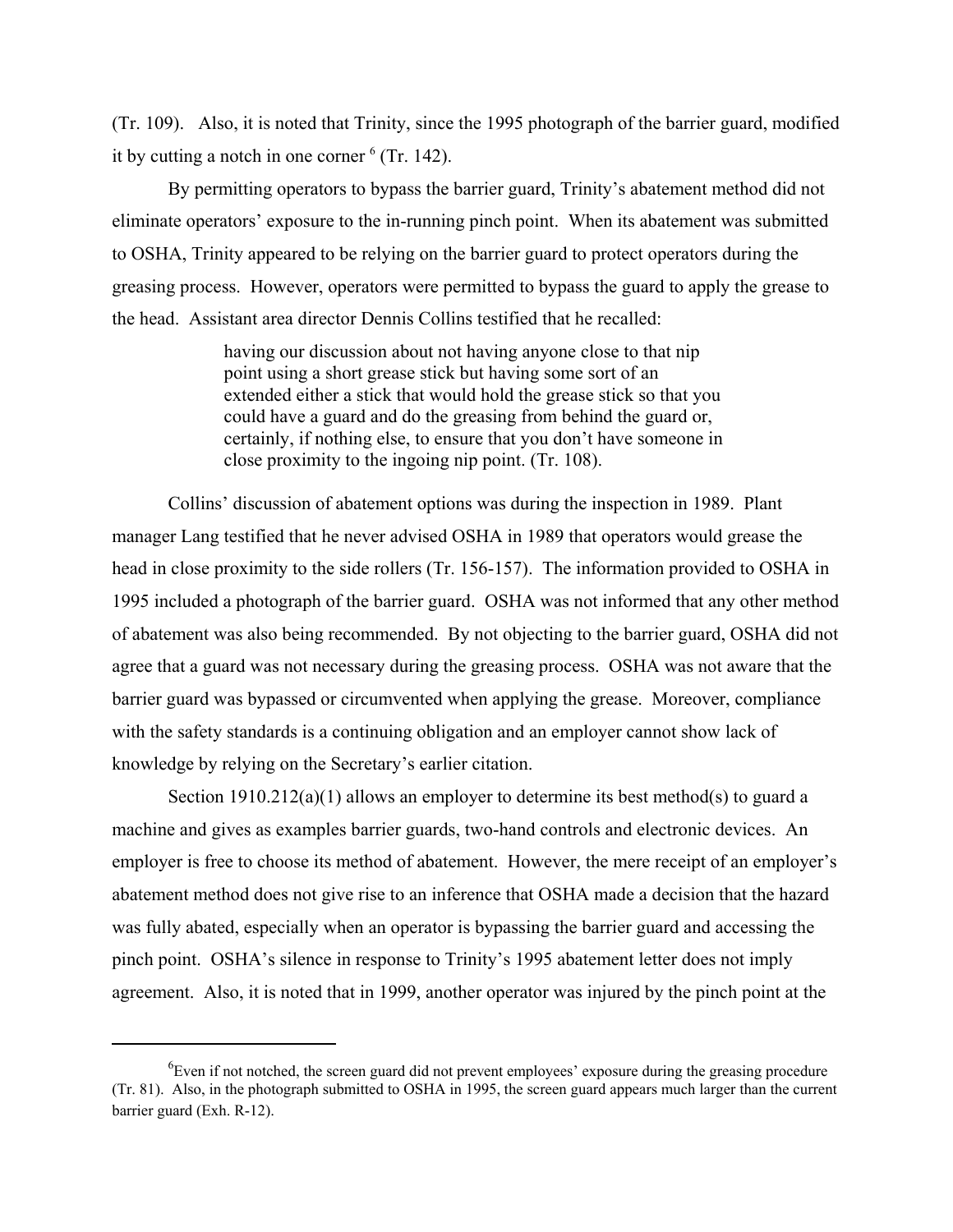side rollers while attempting to measure the head. Trinity was on notice that its barrier guard did not prevent operator exposure to the in-running pinch point (Tr. 152-153, 157, 161). Trinity cannot claim lack of fair notice.

### *Unpreventable Employee Misconduct*

Trinity asserts that Whitt's accident was due to unpreventable employee misconduct. In order to establish employee misconduct, Trinity must show that Whitt's conduct in greasing the head and side rollers was a departure from an effectively communicated and enforced work rule. The issue is whether Trinity (1) has established work rules designed to prevent the violative condition, (2) has adequately communicated the rules to its employees, (3) has taken steps to discover violations, and (4) has effectively enforced the rules when violations have been discovered. *Nooter Construction Co.,* 16 BNA OSHC 1572, 1578 (No. 91-0237, 1994). The defense applies when the behavior of the employee, not the existence of the violative condition, is at issue.

### Trinity's Safety Rules

Flange machine operators testified regarding verbal instructions to avoid pinch points and apply the grease away from the side rollers (Tr. 166, 191). Operators Joseph Dane and Curtis Wood, operators in excess of 20 years, testified that the rule was to grease the head on the side away from the side rollers.<sup>7</sup> When greasing the head, they testified that they were approximately 4-5 feet away from the side rollers, depending on the size of the head (Tr. 164, 168, 173-175, 181-182, 185, 188). Dane relies on "common sense" to determine how close to the side rollers to grease (Tr. 191-192). After the accident to Whitt, operators were instructed to grease on the machine side of the head (Exh. R-17; Tr. 190).

As described by Trinity's counsel, the rule was:

Your Honor, here's I think part of the confusion. In the past, before Mr. Whitt's accident, the rule was you could grease the head from the flange side. Now, if you draw a line through Respondent's Exhibit 17 from the forming roll down through the head, from 12:00 to 6:00, anything on the right would be

<sup>&</sup>lt;sup>7</sup>The side away from the side rollers was identified as the "open" or "flange" side. The opposite side in front of the cut arm control panel was identified as the "machine" side (Exhs. R-2, R-17).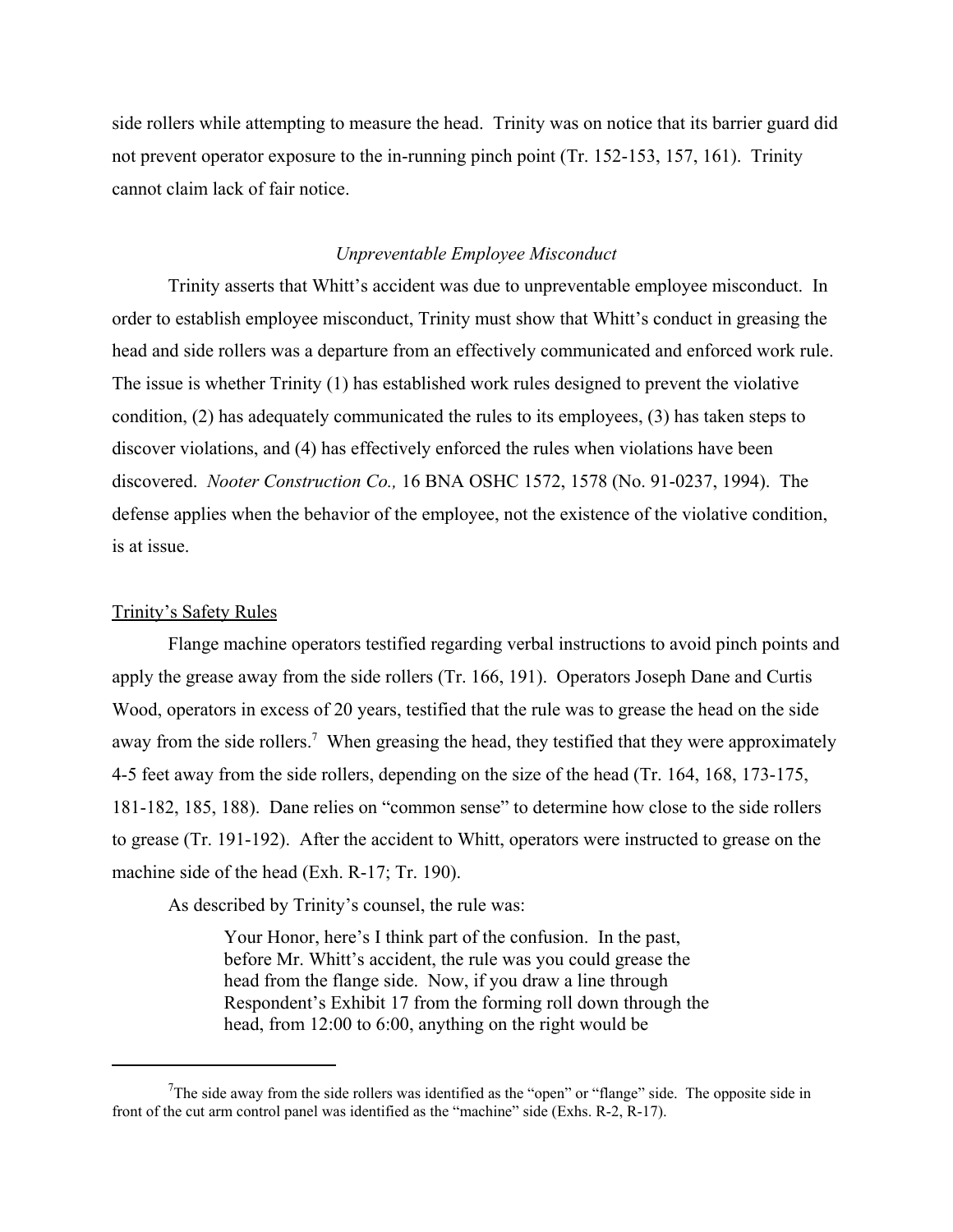considered the flange side. So, the rule was you could grease the head on the flange side. You've got to stay away from the pinch points, but you can grease it from that side. You don't have to go clear around to the machine side to grease it.

After the accident, they said, "From now on, even if you're away from the pinch points, you can't grease it on the flange side. You've got to go clear over to the machine side."

# (Tr. 190).

Based on the record, Trinity's verbal safety rule to avoid the pinch point and grease on the flange side is not sufficient and not a substitute for the standard's machine guarding requirement. Such general verbal instruction does not prevent breaching the zone of danger by an inattentive operator. *Power Plant Division, Brown & Root, Inc.,* 10 BNA OSHC 1837, 1840 (No. 77-2553, 1982) (an employer's work rule that employees tie off is not a defense to a citation alleging a lack of standard guardrails).

Although not necessarily required, Trinity's safety rules were not written (Tr. 144). The rules requiring employees to avoid in-running pinch points or the location where to apply the grease to the head were verbal and left to the "common sense" of the operator (Tr. 144-145, 187- 188). An unwritten work rule may lead to questions about its effectiveness in preventing employee exposure to a hazard. *Miller Electric Co*., 2000 CCH OSHD ¶ 32,276, p. 49,249 (No. 99-1702, 2001) (ALJ case on review).

An employer's work rules to be effective must be clear enough to eliminate operator exposure to the safety hazards addressed by the standards or designed to prevent the hazards. *Foster-Wheeler Constructors, Inc.,* 16 BNA OSHC 1344, 1349 (No. 89-287, 1993); *Gary Concrete Products, Inc.*, 15 BNA OSHC 1051, 1056 (No. 86-1087, 1991). A work rule permitting greasing on the flange side of the machine as long as the pinch point is avoided is not effective. The flange side of the head is the side nearest the operator's control panel (Exh. R-17). Such a verbal rule leaves it to the operator to determine how close to the side rollers to apply the grease (Tr. 192). The rule lacks sufficient specificity and direction. It is too general. An operator's exposure to the pinch point is minimal, not necessarily eliminated, if grease is applied three feet from the in-running pinch point (Tr. 74, 93).

Whitt, a flange machine operator for eight years, denied the existence of any verbal rule prohibiting greasing the head at the side rollers. His training, however, was to avoid pinch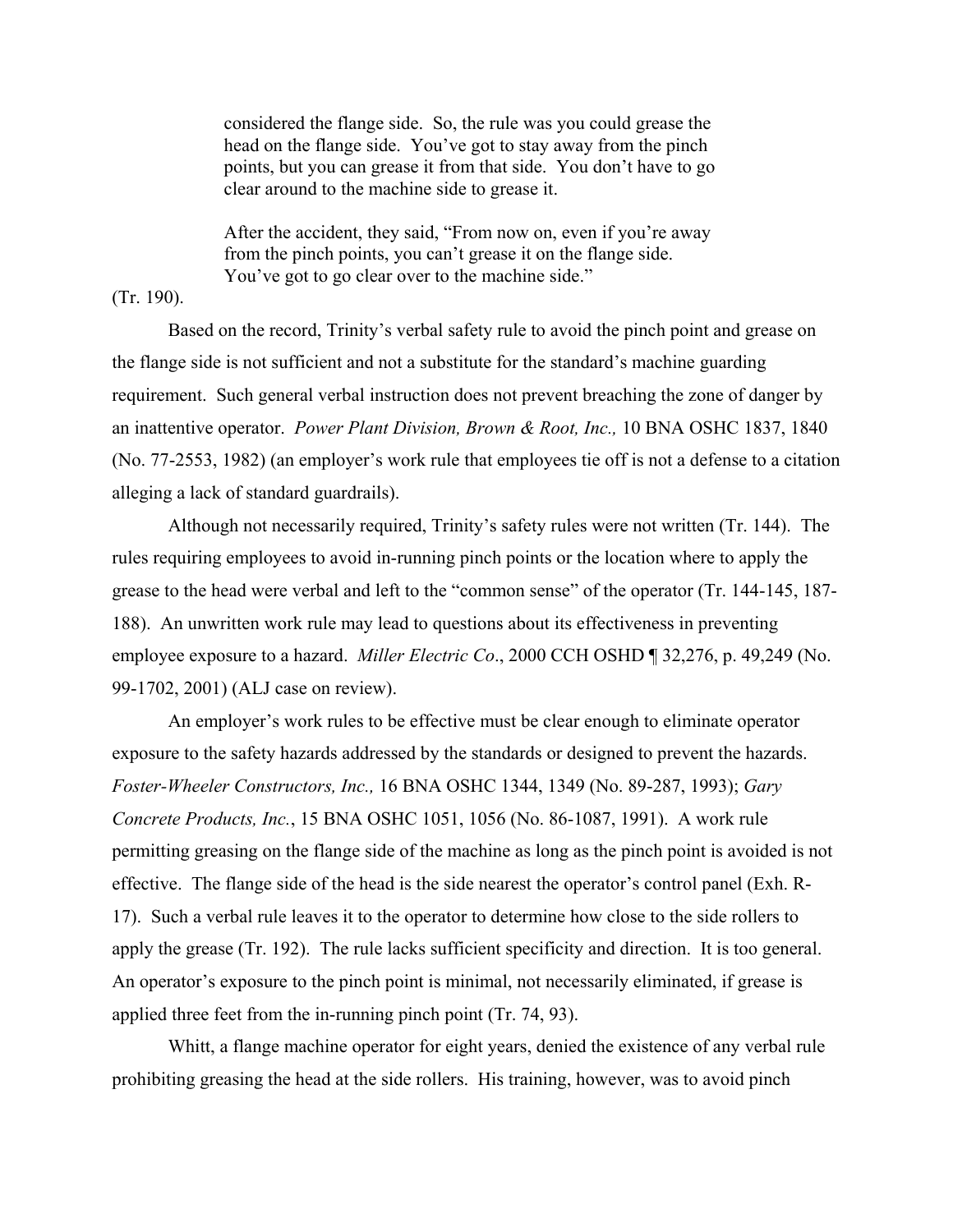points, including the side rollers (Tr. 51-52). Whitt's accident shows that the verbal rule was confusing and not effective.

# Communication of the Rule

Trinity's weekly safety meetings instructed flange machine operators to avoid pinch points, catch points and run-in points (Exhs. R-6 - R-11). The notes from the weekly safety meetings do not identify the side rollers as an in-running pinch point. Operator Curtis Wood confirmed that side rollers were not specifically identified as a pinch point (Tr. 160-161). Plant manager Lang testified that there were hundreds of circumstances at the plant which qualified as a pinch point (Tr. 157-158). Operators Wood and Dane testified that their instruction was not to grease in-running pinch points. Otherwise, they were free to grease anywhere along the flange side (Exh. R-17).

Trinity's instruction was inadequate. In 1999, the injury records reflect that seven employees were injured due to pinch points, including one on a flange machine (Exh. R-11; Tr. 152, 161). The flange machine operator was injured by the in-running nip point between the head and roller when he was attempting to measure the head (Tr. 152-153, 157, 161).

When first employed, Whitt testified that he was trained by the foreman to grease the side rollers (Tr. 31). The subsequent training by Trinity was not effective enough to modify or change Whitt's initial training. He testified that for eight years he has applied the grease at the side rollers.

#### Monitoring and Enforcement

Another issue in contention is whether the work rules were effectively monitored and enforced. An employer must ensure employee compliance with its work rules. Monitoring requires that employees are properly supervised. Enforcement means that an employer has a disciplinary program and that it is enforced. To show that a disciplinary system is effective, an employer must present evidence of having actually administered the discipline outlined in its program. *GEM Industrial, Inc*., 17 BNA OSHC 1861, 1863 (No. 93-1122, 1996).

The record fails to establish that Trinity ensured compliance with its unwritten safety rules. Whitt has applied grease at the side rollers for eight years. Whitt testified that he greases each head, if needed, approximately two times. With each operator working on one to twenty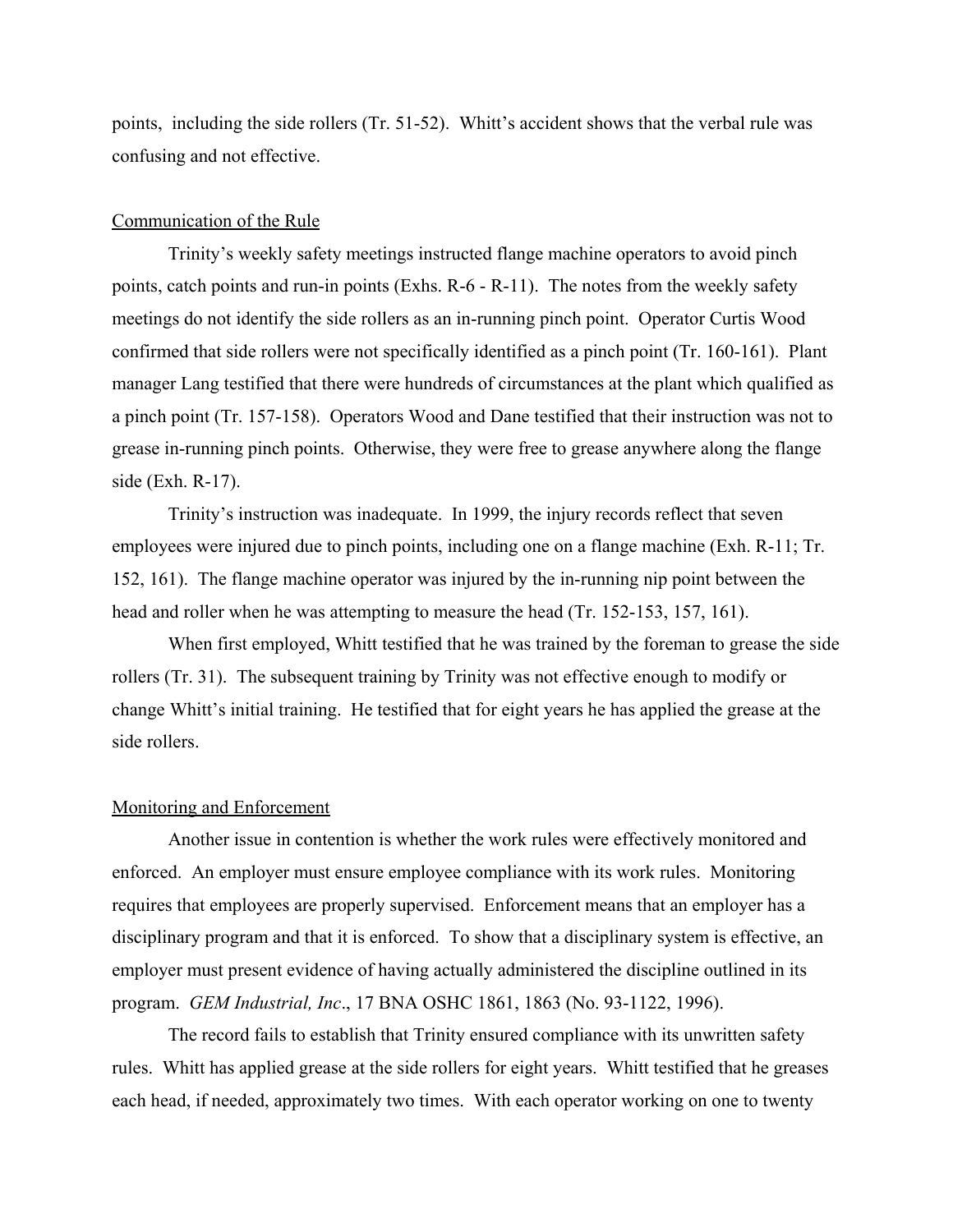heads per shift, Whitt's greasing the side rollers was a regular and recurring activity (Tr. 31-33, 148). This shows that if Whitt was not complying with the work rules, Trinity's monitoring, if effective, should have detected the noncompliance. Trinity claims that supervisors did not see Whitt greasing the side rollers. The fact is that Whitt was injured while greasing the side rollers.

It is not enough for an employer to show that it warned employees to keep their hands out of unguarded pinch points. Where it is foreseeable that employees would be exposed to unguarded pinch points, the employer must establish that it made a real effort to enforce the warning, and that there were consequences when the rule was violated.

Trinity fails to show that it has a disciplinary program, written or verbal, at its Mosteller plant. Also, is not shown that employees actually were disciplined for safety rule violations, including exposure to pinch points. The record shows that in 1999, seven employees, including an operator, received pinch point injuries. However, there is no indication that the employees received any disciplinary action, if their injuries were the result of safety rule violations.

The only showing of potential discipline was the testimony of plant manager Lang and foreman Leman Calhoun that if they were aware Whitt was greasing the side rollers, they would have stopped and reprimanded him (Tr. 138-139, 195). Such testimony is speculative and not shown to be in accordance with a disciplinary program. Whitt has never been reprimanded or otherwise disciplined for greasing the side rollers (Tr. 60-61). Trinity did not show that Whitt or any other operator has ever received discipline for any safety violation, including greasing the side rollers (Tr. 145, 198).

Trinity's unpreventable employee misconduct is rejected.

# Penalty Consideration

The Commission is the final arbiter of penalties in all contested cases and must consider the size of the employer's business, history of previous violations, the employer's good faith, and the gravity of the violation in determining an appropriate penalty. Gravity of the violation is the principal factor to be considered.

Trinity is a large employer with in excess of 250 employees. Fifty-eight employees, including ten flange machine operators, are employed at the Mosteller plant. No credit for history is warranted because Trinity has received serious citations within the previous three